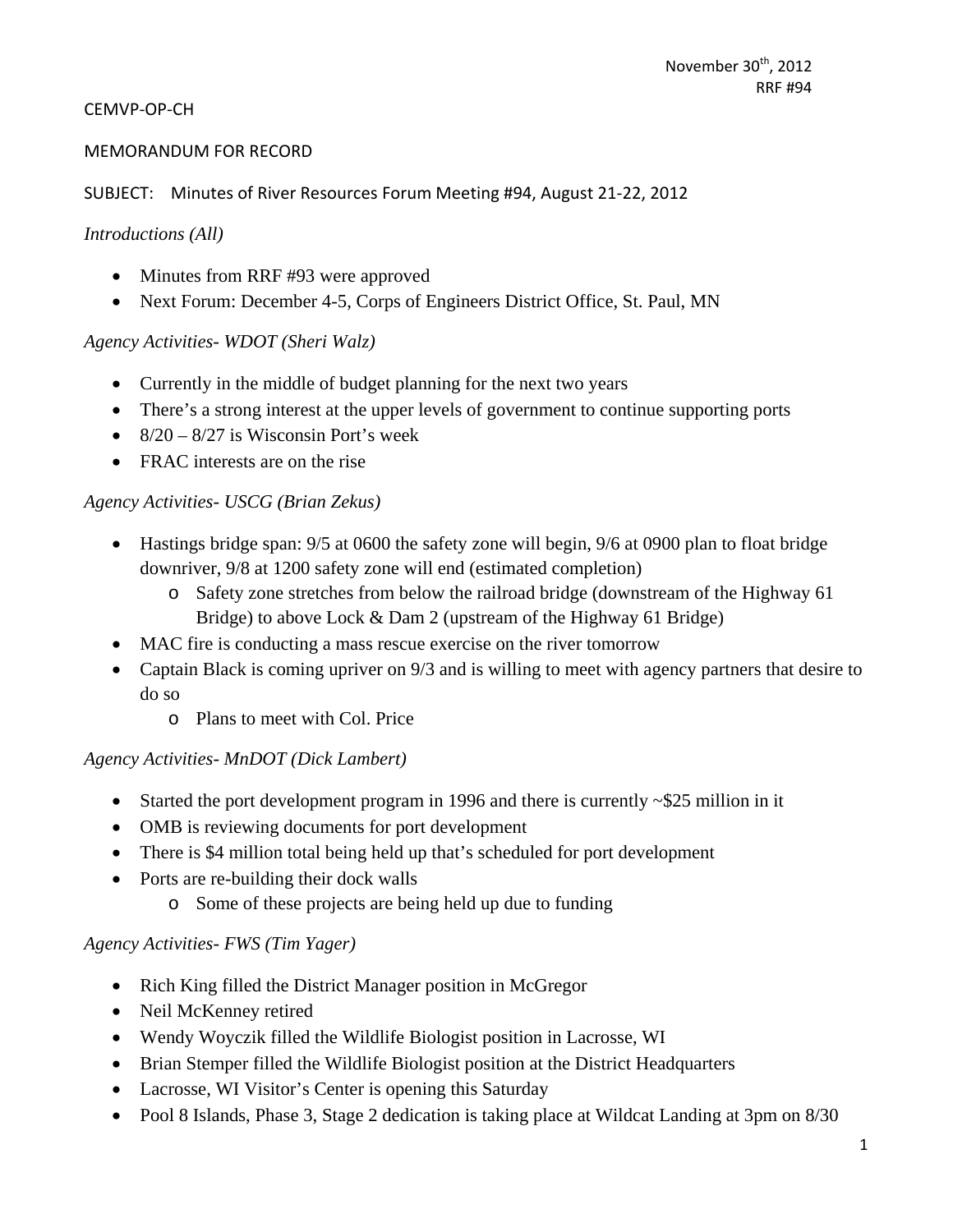- Habitat Management Plan will take Environmental Pool Plans that have been developed and derive a list of surrogate species for which to focus habitat enhancement
- Public interest is rising as to what the FWS position is on hydro-power

## *Agency Activities- FWS (Phil Delphey)*

- Re-initiated consultation with Federal Highways on St. Croix Bridge
- Released roughly 9 Winged Mapleleaf into the Mississippi River ~1 mile downstream of Lock & Dam 2
	- o May have been the first time in 100 years that Winged Mapleleaf have been in the Mississippi River

## *Agency Activities- MDNR (Dan Dieterman)*

- Corey Hanson replaced Scot Johnson temporarily in the division that handles most permitting and environmental reviews
- License fee increase was passed
- \$7.5 million is planned to be used for Asian Carp related projects and monitoring
	- o \$2.5 million is set aside for southeast Minnesota
	- o Large portion of the funds going toward the LD1 study

## *Agency Activities- WDNR (Dan Baumann)*

- Working on proposals for FRAC in Fountain City and Stockholm
- Understanding is that the only FRAC hitting the river is in Winona, MN
- FRAC demand is 50 million tons, currently shipping 18 million tons
- Preliminary hydro-power applications are being pulled
	- o Companies finding that it's hard to make money when you can't control the river flows
- Just got through a contested hearing at Trenton Island
	- o Houseboat stuck out beyond recommendation for navigation safety
	- o WDNR stated that the line of navigation was where the pier ended and the individual argues that there's no rule stating that
	- o The ruling is expected in 6 months

## *Agency Activities- RIAC (Lee Nelson)*

- Industry concern right now is primarily St. Louis and south
	- o Tows are down to 25 barges or less going down
	- o Real problems are in the harbors and terminals

## *Agency Activities- MPCA (Judy Mader)*

- Mike Sandusky retired on July  $17<sup>th</sup>$  and was replaced
- Emily Schnick is now assigned to permitting, she will be the individual writing permits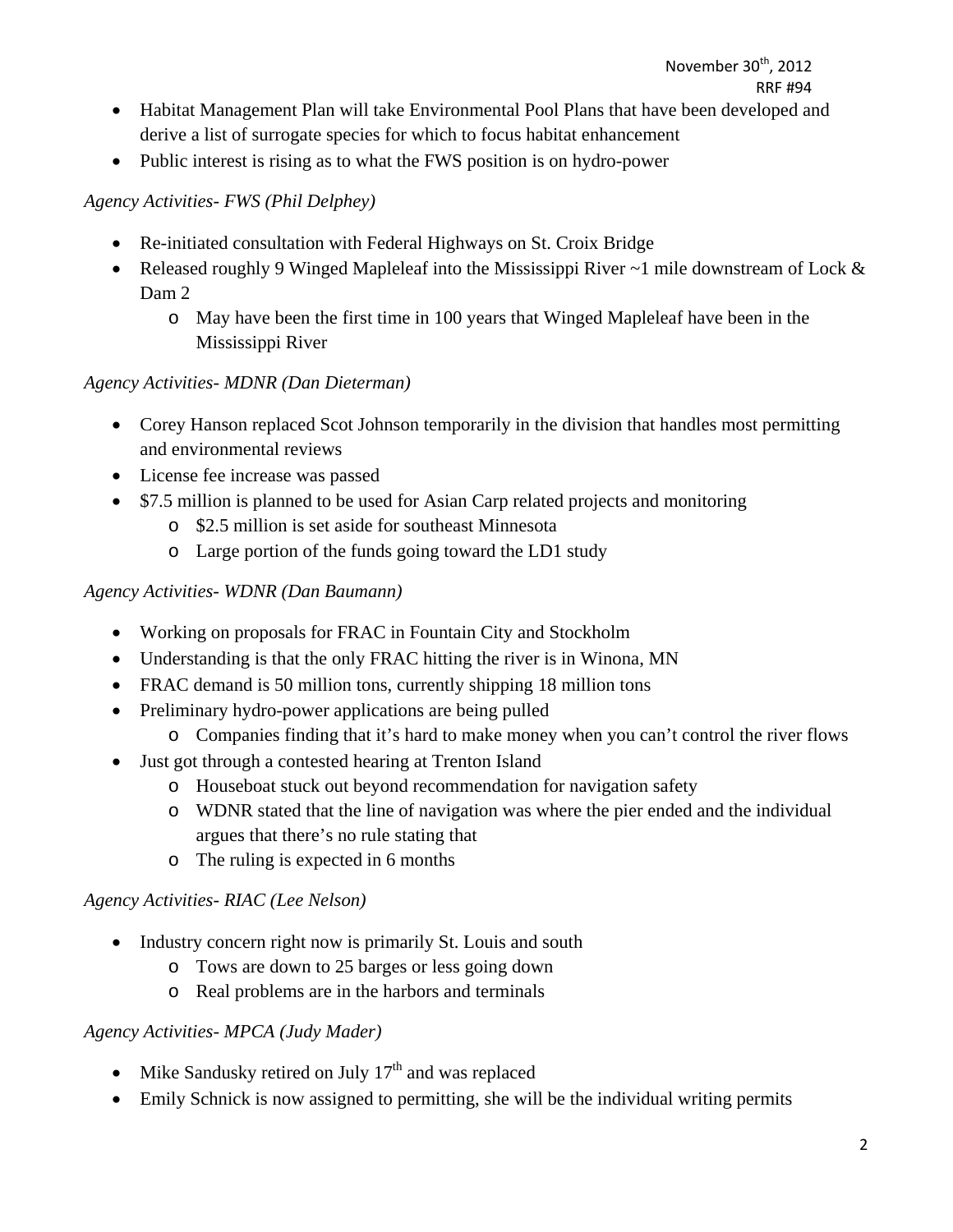- Chandy McCracken is now assigned to compliance and enforcement responsibilities, lead on permit enforcement
- OSIT questions can be directed to Ken Moon (Chandy's boss) or Jeff Udd (Emily's boss)

## *Agency Activities- EPA (Larry Shepard)*

- Was curious as to the source of the FRAC sand mining
- Mining operations are wiping out existing cranberry marshes and taking sand from underneath, as well as digging into ridges in the driftless area which is flattening out the ridges

## *Agency Activities- IDNR (Mike Griffin)*

- CWD- returned a positive test for Chronic Wasting Disease
	- o Huge deal as Iowa is the #1 deer hunting destination in the U.S.
- A lot of the focus has been on working hard to protect and preserve the deer populations

## *Agency Activities- COE (Steve Tapp)*

- Steve Clark took over for Dennis Anderson
- Scott Uhl took over for Bryan Peterson as Chief of Maintenance & Repair
- Provided VOIP numbers to all of the partners
- Drought conditions are a significant concern
	- o Head of Raft Channel closure received national media attention, they tried to tie the drought to the grounding even though we're not as impacted in the pooled areas
- There is potential to utilize the Dredge Goetz in the south
- Dredge Thompson has made it to Prairie Du Chien
- MPCA permit has been completed
- Secretary of the Interior launched a recreation.gov website that's a great tool for providing information on recreation within the federal areas of the U.S.
- Corps wide were going through a lock study
	- o In 2013, the upper three locks (USAF, LSAF, LD1) will go from 24 hour operations to 0700-1400 on a daily basis

## *Navigation Workgroup (Paul Machajewski / Dick Lambert)*

- Lowry Avenue Bridge- tentative opening ceremony this fall (October/November)
- Beneficial use from Lower Approach to Lock & Dam 2 went toward the Hastings Bridge Project
- Winona Bridge- leaning towards rehabilitating the existing bridge and adding a two lane bridge adjacent to it
	- o Lee Nelson stated that the industry is questioning potential problems with upbound traffic as it's nearing a bend
- Mooring cell below Lock  $&$  Dam  $\delta$  is in the design phase
	- o Plan is to finish designing and open up the discussion to the forum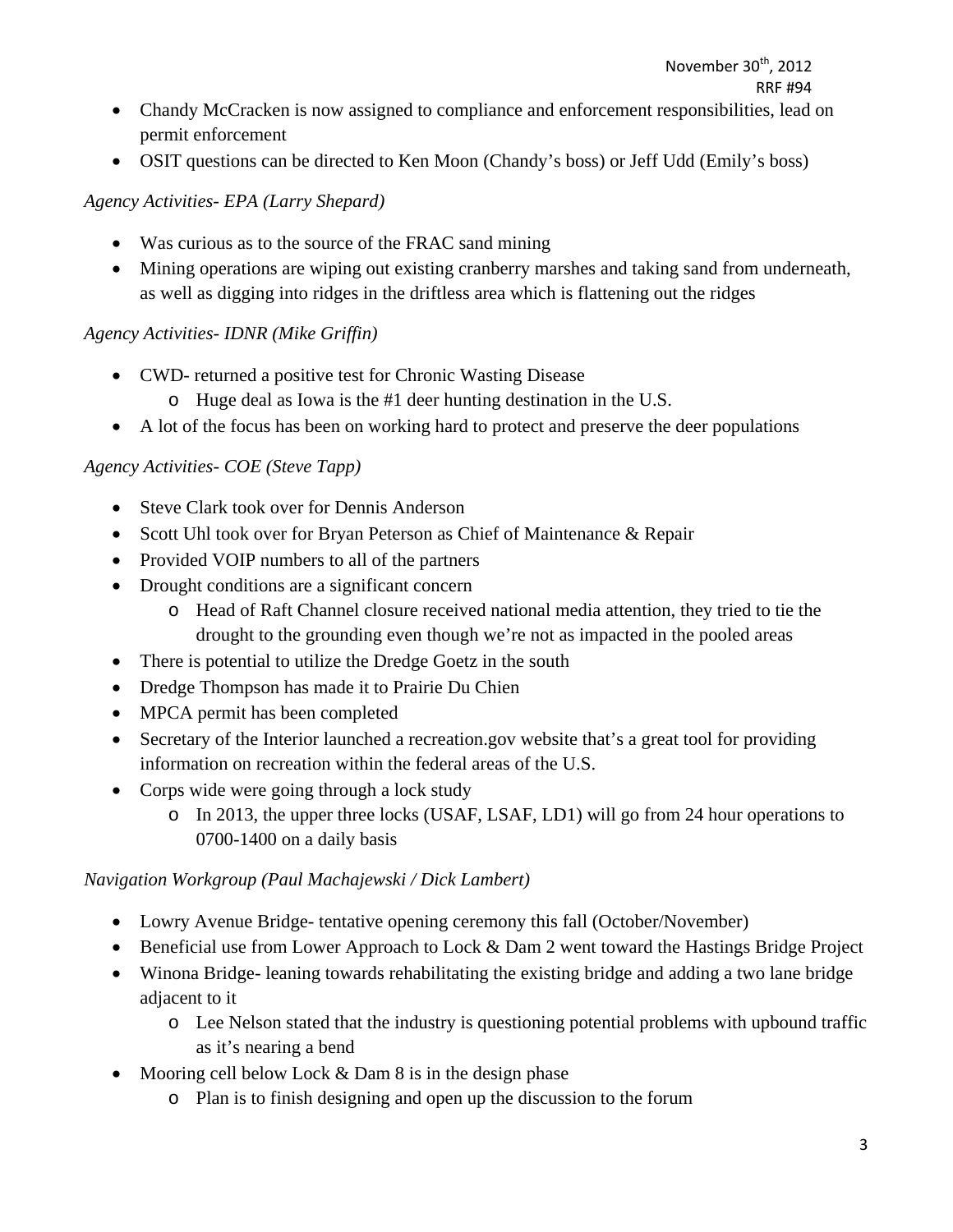o Lee Nelson stated that the industry is questioning the need to spend \$2.5 million on the cell as opposed to spending those funds on other District needs

## *Recreation Workgroup (Zach Kimmel)*

- Discussion of interest in taking over the RWG chair position
	- o MDNR- Dan Dieterman stated that nobody has an interest
	- o FWS- there are lots of new biologists, but nobody is available for recreation planning
- There needs to be a determination of what tasks are for the RWG and prioritize those tasks
- IDNR- Mike Griffin stated that we have a habit of approving the beach plans and not acting on them, then at a later time we decide it's time to take action and we need to go through the NEPA process but we don't have money for the process, and that cycle repeats
- Steve Tapp stated that it's not worth it for Channel Maintenance to act on beach plans when it comes to shaping alone, we need to make use of dredge material
- Tim Yager stated that its good to have plans in place with NEPA completed so we're ready to act when the time comes to do so

## *Fish and Wildlife Workgroup (Elliott Stefanik)*

- Discussion pertaining to the impact of native species on invasives
	- o There is a general ecological understanding that native species can ward off invasive species, but there's not a lot of documentation supporting that
		- As new resources regarding this become available the FWWG will present that information to the RRF
- Repository for available river data
	- o Ron Benjamin stated that a lot of reports are published and posted to the UMRCC library, so we can make better use of the UMRCC library
	- o Steve Tapp stated that the repository approach may be to have one individual in each agency list all of the resources they have available through their own organization and collaborate with one another
		- Each agency to determine whether or not a central repository is worth the effort
- FWWG plans to hold a meeting in the October/November timeframe
- Other items for the workgroup
	- o Down the road look to narrow down surrogate species for Habitat Management Plans
	- o Study the benefits of utilizing FRAC sand from placement sites as opposed to removal from drilling and mining in the driftless area
		- Discussion regarding this to continue in December

#### *Water Level Management Task Force (Mary Stefanski)*

- Ruth Nissen is still working on the drawdown summary reports for Pools 5, 6, and 8
- Pool 3 drawdown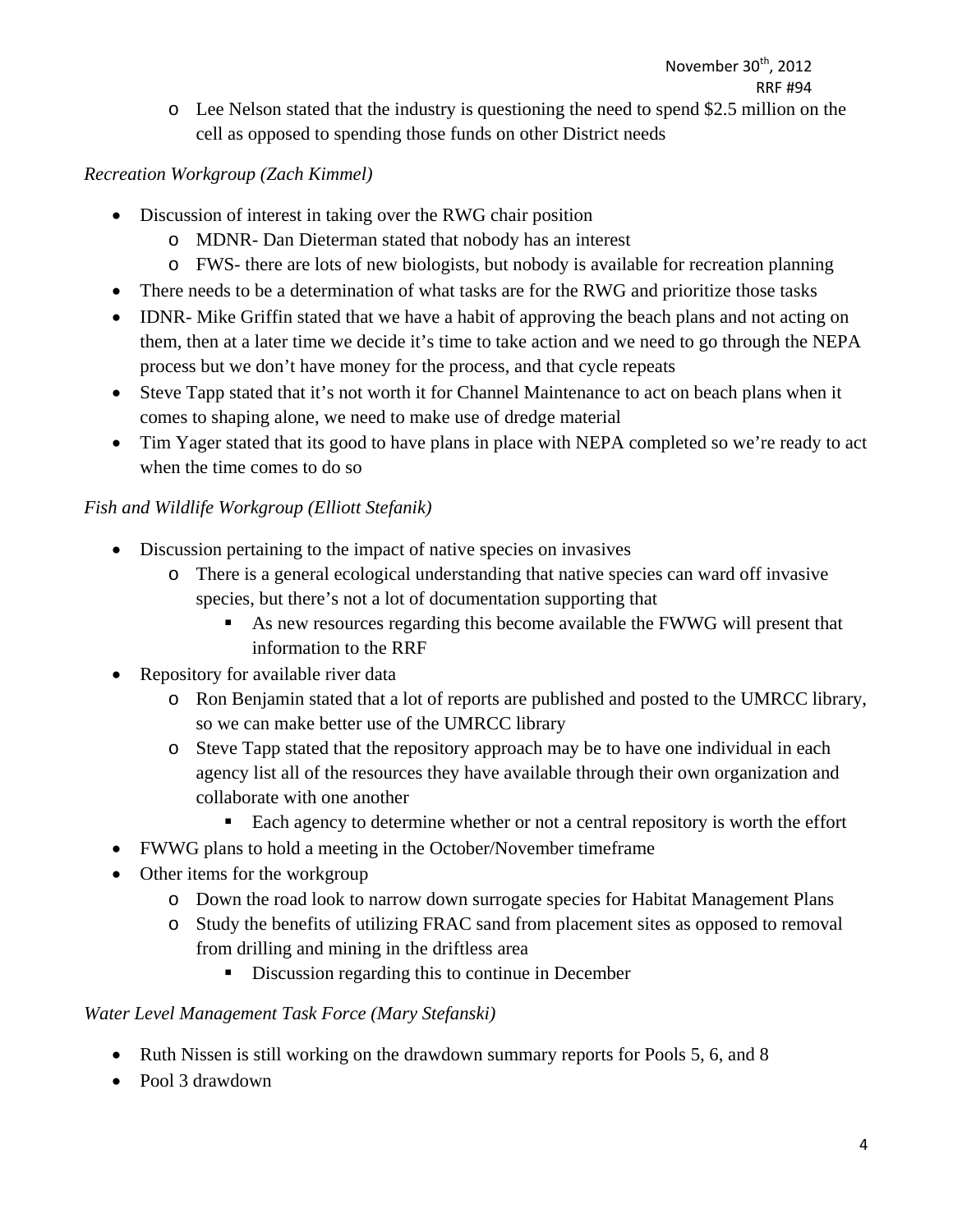# November 30<sup>th</sup>, 2012

## RRF #94

- o Tim Schlagenhaft and Dan Dieterman are taking the lead on the Pool 3 drawdown as it's out of the refuge
- o Pool 3 photo station taking place today
- o 2014-2015 is the target date range for the drawdown
- o Gretchen Benjamin is working on getting \$100,000 to help fund the drawdown
- o Current holdup in the process is the estimate of acres exposed
	- There are five different scenarios
	- Requested last October, GIS staff is completing the work
- Pool 5 invasive plants- Water Hyacinth, Water Lettuce, and Parrot Feather
	- o End of July made its way to Lower Spring Lake
	- o New introduction in Spring Lake- last year it was in Lizzy Paul's Pond
	- o Last year hand collected 1,400 plants
	- o Hired a contractor to spray the invasives and help remedy the situation
- Synthesis paper
	- o One paper will look into policy and planning
	- o One paper will look into effects (this will take longer due to the wait for published papers)
- Plan to meet again in November

## *Channel Maintenance Program Activities (OP-CH)*

- Dredge Goetz encountered several challenges as they were working on the Reads Landing unloading
- Dredging in general was delayed originally due to high water
- Not an abnormal year as far as quantity thus far
- Head of Raft Channel was an emergency closure- 47 hours
	- o Six tons of commodity waiting costing an estimated \$1,000,000 in revenue lost
- Mechanical dredging contractor LS Marine is in the second year of their contract (the first of two option years)
	- o Production has been very good
- Top three bad channel locations
	- o Cannon River- placement site issues need to be resolved
		- Trenton (adjacent dredge cut) hasn't been dredged since 1975, so an environmental review will be needed
	- o Upper Approach to LD7- ECR has been completed and will be sent to the OSIT
	- o Island 126- lost placement site at Genoa Power Plant, will require an ~14 mile push as of now
		- Due to National Security concerns Genoa Power Plant's process for handling spend nuclear fuel has changed
		- Mike Griffin commented that the Pool 9 beach plans identified five shorelines that need material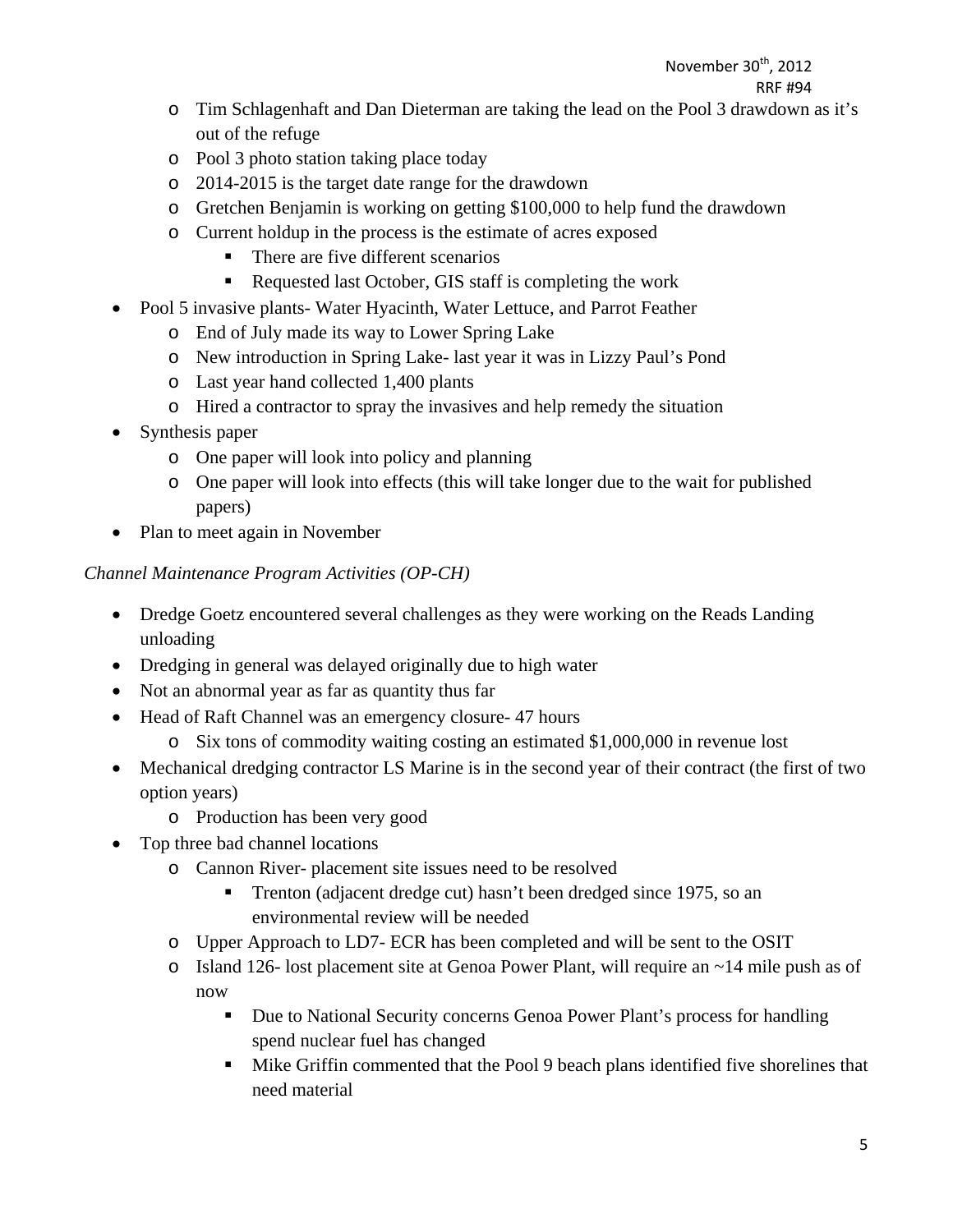- Dan Dieterman questioned whether or not it is possible to use material to partially close off side channels based off of previous channel management studies
- Aaron McFarlane commented that he is still working on the NEPA documentation for the beach plans
- Dan Cottrell commented that there is an emergency closure procedure identified in the CMMP, though we hope it doesn't come to this point
- Dan Dieterman stated that we've had previous discussions about the lack of a placement site here and we'd hate to see an emergency disposal process when we've known about this issue
- Dan Baumann offered WDNR's assistance to help out in any way possible
- There was a significant snag removed yesterday on the Minnesota River, RM 10
- Lower Boulanger site unloading was prolonged due to eagle nesting and Real Estate issues
	- o Hope to excavate a portion of Lower Boulanger still, though right now material is coming from the Boulanger Bend dredge cut and being placed on Grey Cloud Island
- Reads Landing unloading- excavated 900,000 out of the 1,300,000 cubic yards identified for removal
	- o 105,000 was excavated in 2011
	- o Intend to finish the excavation this fall or next spring
	- $\circ$  Plan to clean up the backwater spill  $(\sim 1,200)$  cubic yards) this fall
	- o Experienced water quality issues with discharging into Brewery Creek, so ended up pumping back onto the site and using stockpiled material as a filter
		- Will continue to discharge on top of the placement site when operations resume
- McMillan Island
	- o Considering a permanent pipeline to Buck Creek
	- o Working with Glen Haven to unload material from the island
- FRAC- working on sampling four placement sites: Wabasha Gravel Pit, Crats Island, Grand Encampment, Lost Island
	- o Working on internal guidelines regarding how to move forward with FRAC demand on dredge material
	- o Silica Sand Resources conference to be held in October

## *Pool 2 Channel Management Study: Boulanger Bend to LD2 (Paul Machajewski)*

- Aaron McFarlane is working on NEPA compliance component of the study
- There are three alternatives: no action, channel modification (control structures), and channel realignment
- Plan to identify a draft preferred alternative this fall and schedule a meeting with the partners
- RRF endorsement of preferred alternative estimated to take place in December
	- o Lee Nelson questioned whether or not anyone was aware of significant road blocks
		- Paul Machajewski mentioned that the flood stage impacts are a major concern
			- Lee also commented that the Industry supports the channel realignment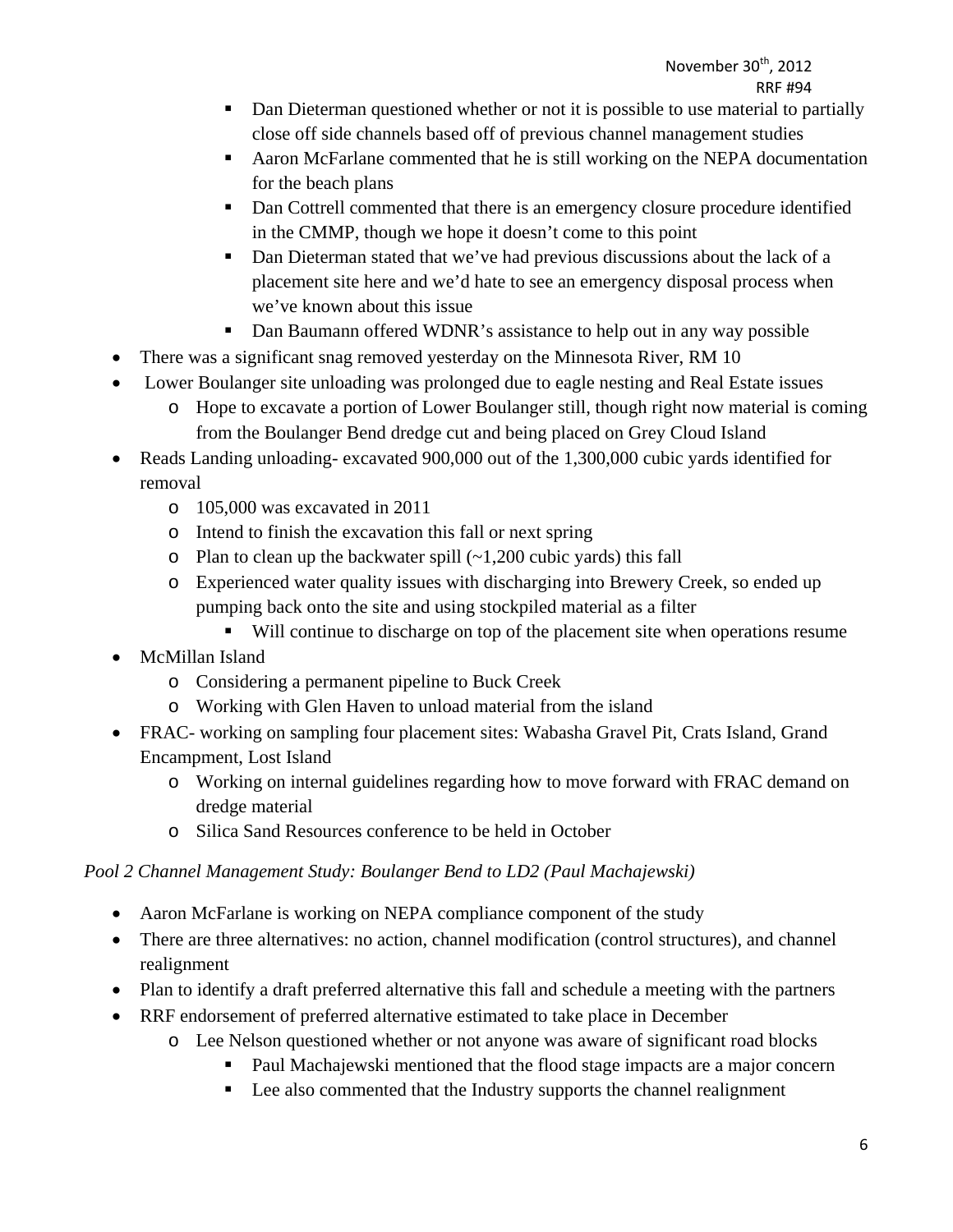*Lock & Dam 3 Project (Tom Novak)* 

- o High water impacted EKS' work on the lower embankments
- o 9/15-10/31 work has been restricted by Diamond Bluff due to hunting
- o Currently working 6, 12 hour days per week
- o RWWL plans to move the fine material
	- If Jon Hendrickson commented that the work at the RWWL may not be a cure all to stabilize the shoreline

#### *Environmental Management Program (Tom Novak)*

- Pool 8 Island dedication to take place 8/30 at Wildcat Park with nine guest speakers
- Capoli Slough Islands
	- o Stage 1 was awarded for \$3.9 million
		- Contractors mobilized on March  $19<sup>th</sup>$
		- Stage was 50% complete as of July 31
	- o Stage 2
		- Low bidder was McHugh Excavating
		- Award is pending
		- Base bid has mandatory granular material from the Above Atchafalaya dredge cut
- Harpers Slough
	- o PAR completed April 2012
	- o Initiated DPR June 2012
	- o Plan to complete DPR March 2013
	- o Plan to initiate plans and specs April 2013
	- o Plan to complete plans and specs stage 1 October 2013
- Lock & Dam 3 Fish Passage
	- o Been meeting with Division and Headquarters the past few weeks
		- **ISSUES** with authorization vs. implementation
	- o NESP would be the proper funding mechanism as opposed to EMP
- North and Sturgeon Lakes
	- o Plan to complete DPR July 2013
	- o Plan to initiate plans and specs October 2013
	- o Plan to advertise contract March 2014
	- o Corps owns a lot of property around North and Sturgeon Lakes
	- o Discussion of the benefits of dredging for a drawdown and using material to build islands
		- O&M potentially pay cost of dredging and transportation to Corps Island, while EMP would cover the rest
- Approved fact sheets in the queue
	- o Base Ponds Marsh Wetlands (Minnesota Valley)
	- o Weaver Bottoms (Pool 5)
	- o Clear Lake (Pool 5)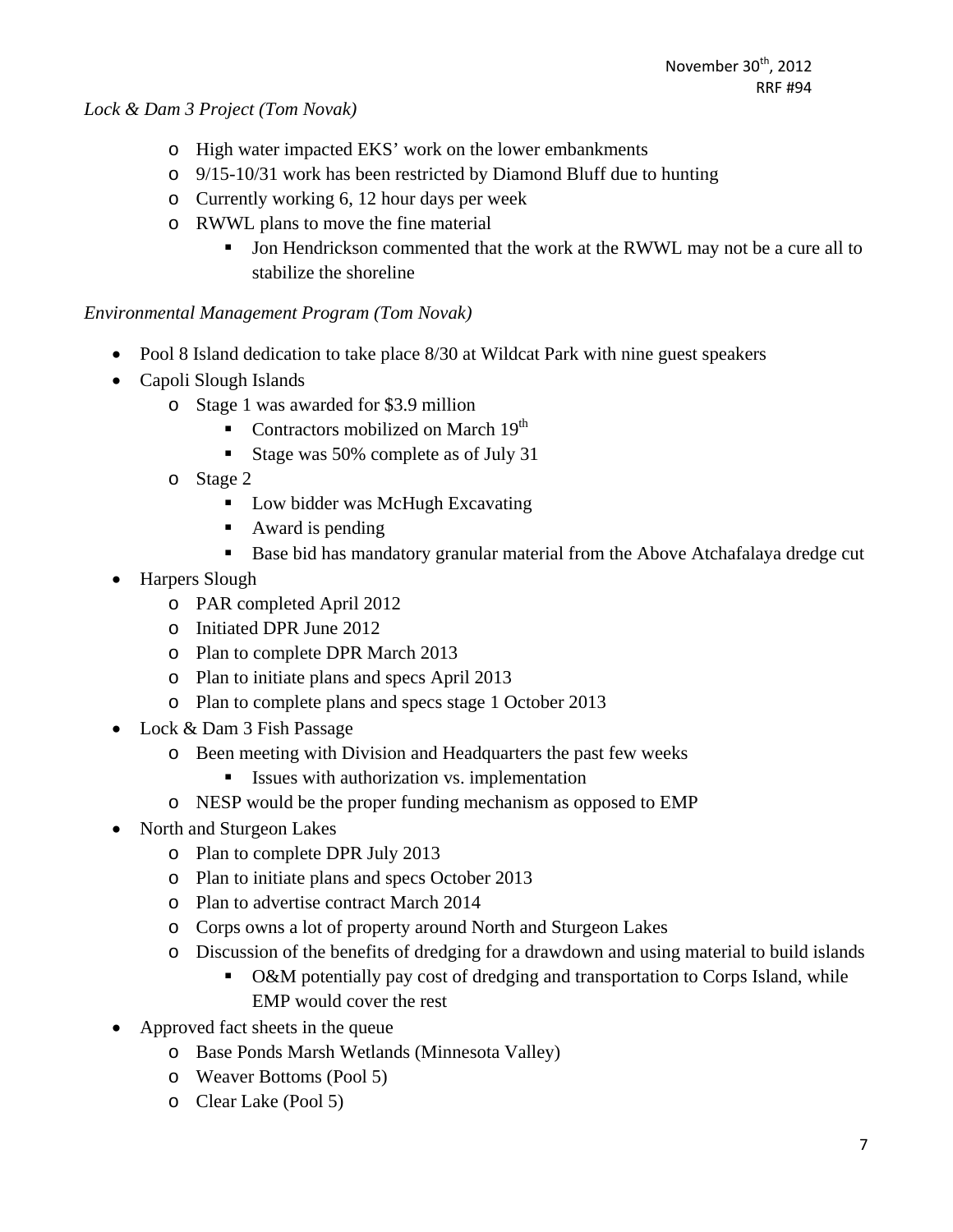- o Lower Pool 10 Islands (Pool 10)
- Tom Novak brought up the idea of a pool wide study in Pool 2 to avoid piece mealing several tasks, to look at the tasks collectively
	- o Doesn't want to impact the process with funding and progress with the Pool 2 Channel Management Study

#### *Agency Update on Asian Carp (All)*

- WDNR (Dan Baumann)
	- o Continuing conversations with other states regarding barriers and other technology
		- Don't want to deter the native species
- MDNR (Dan Dieterman)
	- o Tim Schlagenhaft is the Asian Carp coordinator for the state of Minnesota
	- o \$7.5 million appropriated this year for Asian Carp efforts
	- o Have emergency money to contract a commercial fisherman for sampling in Pool 1 and Pool 2
	- o Plans for potential use of an electric barrier at a lock are going forward
	- o MDNR supports closures at LD1, LSAF, USAF
- COE (Russ Snyder)
	- o COE doesn't have the authorization to permanently close locks
	- o Cameras are monitoring fish passage through lockages and there weren't any discernible patterns of fish
	- o Bill was introduced to the Senate/House to have the COE conduct a feasibility study in regards to closing USAF
	- o Engineers are looking into the electric barrier option at LD1 (preferred option) but also looking into acoustics and other options
		- Electric barriers may present some safety concerns
- IDNR (Mike Griffin)
	- o Installed an electric barrier at the IA Great Lakes to prevent spread Asian Carp
	- o MO River flood got them into the IA Great Lakes
		- 20 individuals of both species are in the lakes
		- Fisheries biologist is hopeful that reproduction won't occur in the lake system
- FWS (Phil Delphey)
	- o Situation is being dealt with out of the regional office
- EPA (Larry Shepard)
	- o Kathy Cole is working on the GLMRIS component
- USCG (Brian Zekus)
	- o Mike Griffin asked whether or not the USCG could/would decide on the use of an electric barrier from a safety perspective
		- Brian Zekus responded that it is not a USCG determination as to whether or not an electric barrier will be installed